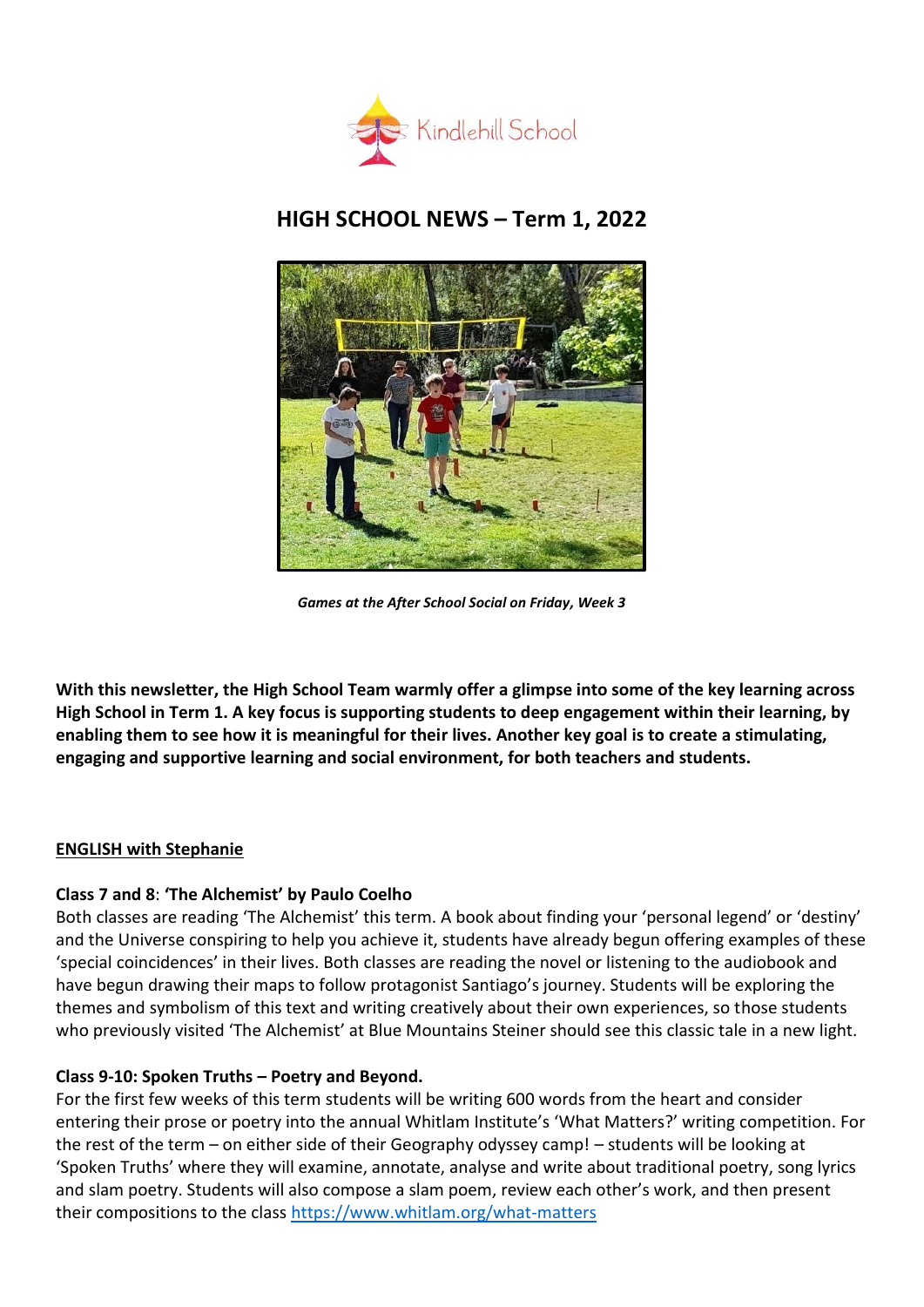#### **MATHS with Leanne**

**Class 7**: This term we are focused on developing numeracy skills such as decimals, fractions, percentages, rates and ratios within the common theme of sports. For example, students looked at the top speed on the alpine speed slopes, converted it to metres per second, and then measured out on the school driveway how far the skier would travel in one second. As of last week, students have a weekly homework sheet, each with the same topic but with varying levels of difficulty, depending on the individual student.

**Class 8:** Students have been introduced to the concept of exponential numbers and then to develop and practice introductory index laws. One scenario that was discussed in class was the story of the magician who presented a chess board to a king and asked for one grain of wheat on the first square on day one, two grains on the second square on day two, four grains on the third square, eight grains on the fourth square, then 16, 32, and continuing for 64 days. On looking up world wheat production, we found that it would take more than just a few years to put the right amount of wheat for the 64th day! We then compared this to pocket money, asking for 1c on the first day, and so on as before. For the first few days there is very little pocket money, but how long before the pocket money was more than \$1,000000? As of last week, students have a weekly homework sheet which is set out for different ability levels, and



beginning this week, there will be individual learning support lessons or extension groups depending on students' learning needs.

**Class 9-10:** This term we are looking at statistics, with a focus on current and historical data from various situations such as wars and famines. In one example, the class looked at countries where there are – or have been – child soldiers. Students looked at statistical bias in media reports, as well as misrepresentation of data. The mathematical skills learnt are divided by individual student ability, with more advanced students developing more advanced skills, such as using standard deviation to assist with analysing data. Last week saw the commencement of a small group of students who want to expand their algebra skills.

#### **SCIENCE with Curt**

**Class 7 and 8:** In a shocking start to the year, both classes have been investigating *The class battery!* the Physics topic of 'electricity'! From the earliest discoveries to 'current' use, students have been experiencing and investigating the power of electricity and magnetism. Early experiences included tasting electrical current and exploring its uses, as well as making a telegraph in the lab to send morse code messages. Further exploration gave an opportunity to make a battery in small groups using salt water and then connect the individual cells to make one large battery. The journey of discovery continues as we find links between electricity and magnetism.

**Class 9-10:** Did you know the earth first formed some 4.6 billion years ago? Class 9 and 10 are in the know! They have been investigating the history of the earth and the geologic processes and features that have formed our living world. The scale of

time involved in the development of life on earth and our brief time here has been a humbling experience for some students, as have the geological processes involved in shaping the world. They have found that the earth is very dynamic and active, in which very little remains fixed across geologic time. Even our local environment of the Blue Mountains was once the floor of an ocean and later mostly covered by lava flows as much as 60m deep, emanating from about 95 volcanoes that once erupted across Sydney and the Blue Mountains.

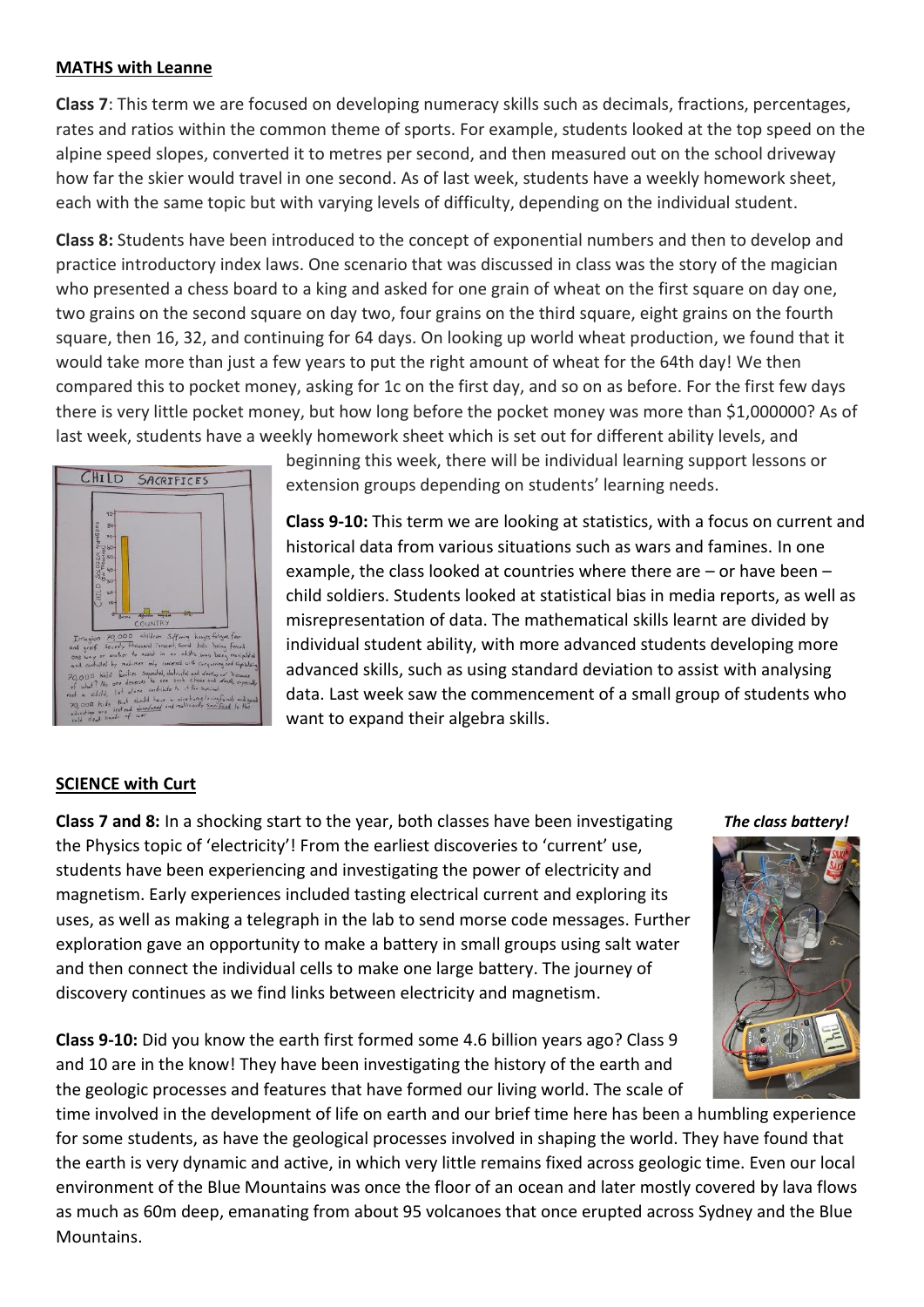# **GEOGRAPHY with Sarah (7-8) and Lynn (9-10)**

## **Class 7-8: The Global Garden**

Why are we learning about Africa? This was one of the first questions from students this term. Good question. Where do we begin...?

Did you know that the Amazon Rainforest wouldn't exist without minerals blown across from the Sahara Desert or that rhinos have co-evolved with oxpeckers who kindly remove ticks and act as an alarm system for the shortsighted rhino? Did you know that the Kayapo people have carefully felled trees to make their gardens in the Amazon, enriched them with composted mineral rich ash, and grown medicinal and food crops where farms now fail on depleted soil? Where did the rare earths in your phone come from? The clothes on your back? What environments were changed to get them there? Who has cared for those lands for centuries?

These are the BIG questions we are investigating as we meet the global garden, Gaia, Mother Earth, this connected planet that we are inextricably part of. Each continent with its unique character, each biome with its intricate balance, each food web with its interlaced connections and each Indigenous cosmology woven with wisdom, reveals to us the truth: it matters. We are connected to Africa, to the world, in strange and beautiful ways. That is why we call it the global garden, and that is why we are learning about Africa!

## **Class 9-10: Food Sovereignty, Water and Changing Biomes**

Which comes first: the trees or the rain? Rain and trees/vegetation are symbiotic processes (forests pull water toward them). This is known as the Biotic Pump. We have been investigating how restoration of the small water cycle through the creation of healthy soils (soil carbon soak) and improved vegetation cover can address food scarcity as well as mitigate impacts of climate change such as extreme weather events. The students are individually investigating regenerative agricultural movements that restore the ecology of place as well as providing food in a variety of biomes.

## **THE WATER PROJECT: Classes 7-10 with Lynn**



#### *Can you pick which is which? Pictured are soil samples from kitchen garden, orchard, bush circle and an eroded slope.*

Sarah and I have been working together to bring the Water Project to High School Students. We have walked the site, observed and mapped the design elements existing in the school that retain rain in the soil and also where the erosion areas are. In the mapping process, students were surprised to see how many design elements exist in the school to capture rain and keep it on the school site.

Next, we conduct experiments to examine the quality of the Soil Carbon Soak across all areas of the school. From this we can set about improving the soak, perhaps with the construction of a rain garden and with strategic planting of vegetation. The idea is to keep all rain that falls on site in the soil, and then to have this water available to plants and trees, which is key to a healthy small water cycle. The more biodiverse the soil, the more vegetation cover, the more we can draw down carbon as well as contribute to regulating the water cycle. This is a practical way to contribute to mitigating the impacts of climate change in our local environment.



*Map of the school and the design features that capture and retain rain on site. By Tara, Year 10*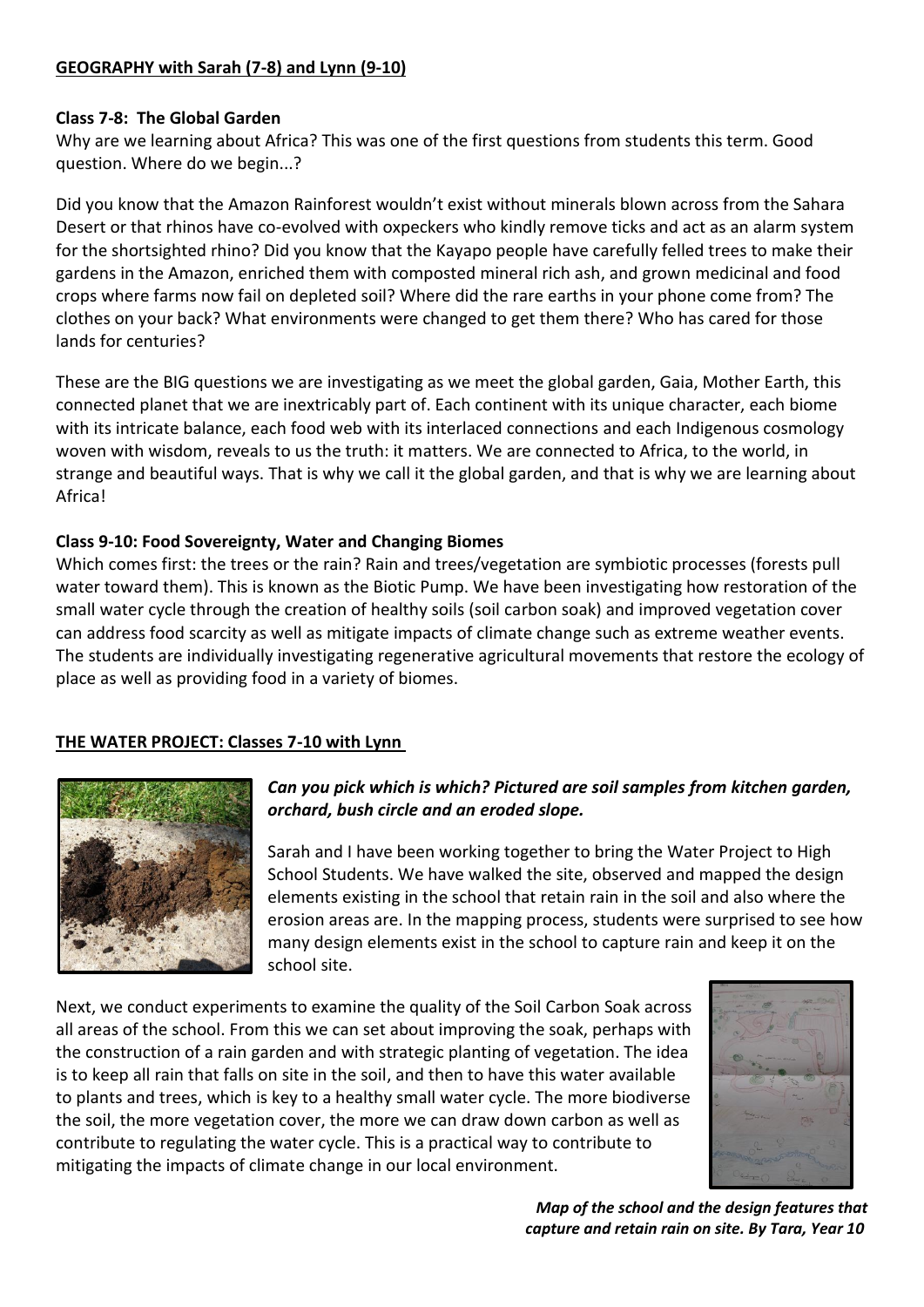#### **MUSIC with Julie**

**Class 7** is studying graphic notation while exploring the question "What is Music?". We are experimenting with producing a range of sounds using water and the rims of glasses of various shapes and sizes. As a class we have composed a piece using these sounds and are representing it graphically on a score. This will lead into discovering more conventional notation.

**Class 8** is becoming familiar with performing on keyboards. Each student is beginning at their own level and being challenged to persevere and develop their skills. Students should be aiming to perform simple piano pieces with both hands together. Ultimately students will choose their own performance repertoire.

**Class 9-10** is studying Australian Art Music. Each week we listen and analyse a piece by an Australian contemporary composer which we then perform as a class during the lesson. Students are encouraged to bring in their own instrument for this practical session.

## **JAPAN CLUB with Sayoko**

Embracing a Japanese saying, "This cup of matcha tea is never the same - treasure every meeting for it will never recur", a group of eight keen learners sat together and savoured a cup of matcha tea at the traditional tea ceremony in our first lesson. We have already learnt conversation based various expressions and Japanese writing scripts. I very much appreciate their commitment and look forward to their further progress.



This also informs you, supportive families, that our last lesson for Term 1 will be Monday 14February as I will be going to Japan. Our lesson resumes in Week 4 of Term 2, Monday 16 May. Anyone High School student is welcome to join!

## **TECHNOLOGY**



## **Class 7 and 8: Jewellery with Steph**

This term, Class 7 and Class 8 are in the Artisan Workshop and making silver rings. In Week 1, students were given a safety rundown and by the end of the lesson, most had measured their fingers with the ring gauge, cut their silver and then annealed it with the gas torches to soften it for shaping. We're using sterling silver, and once joined, filed, sanded and polished, the students will be wearing a very professional-looking ring, all of their own making! Once mastered, students will apply these new skills to make a

sterling silver pendant of their own design later in the term.  

#### **Class 9-10: Woodwork with Derek**

Under the tutelage of Derek, Kindlehill parent, engineer and woodworker extraordinaire, Class 9 -10 have been putting their practical skills to work and tackling any jobs that need doing around the school. Whilst some students are undertaking tool maintenance and planing rough edges, others are measuring and making bag hooks for High School. One group has tackled the huge task of researching and designing stools for students that can be stored under the new benches in the Artisan Studio. There is no doubt that future Technology classes will thank them for their hard work when they're taking a restful break!

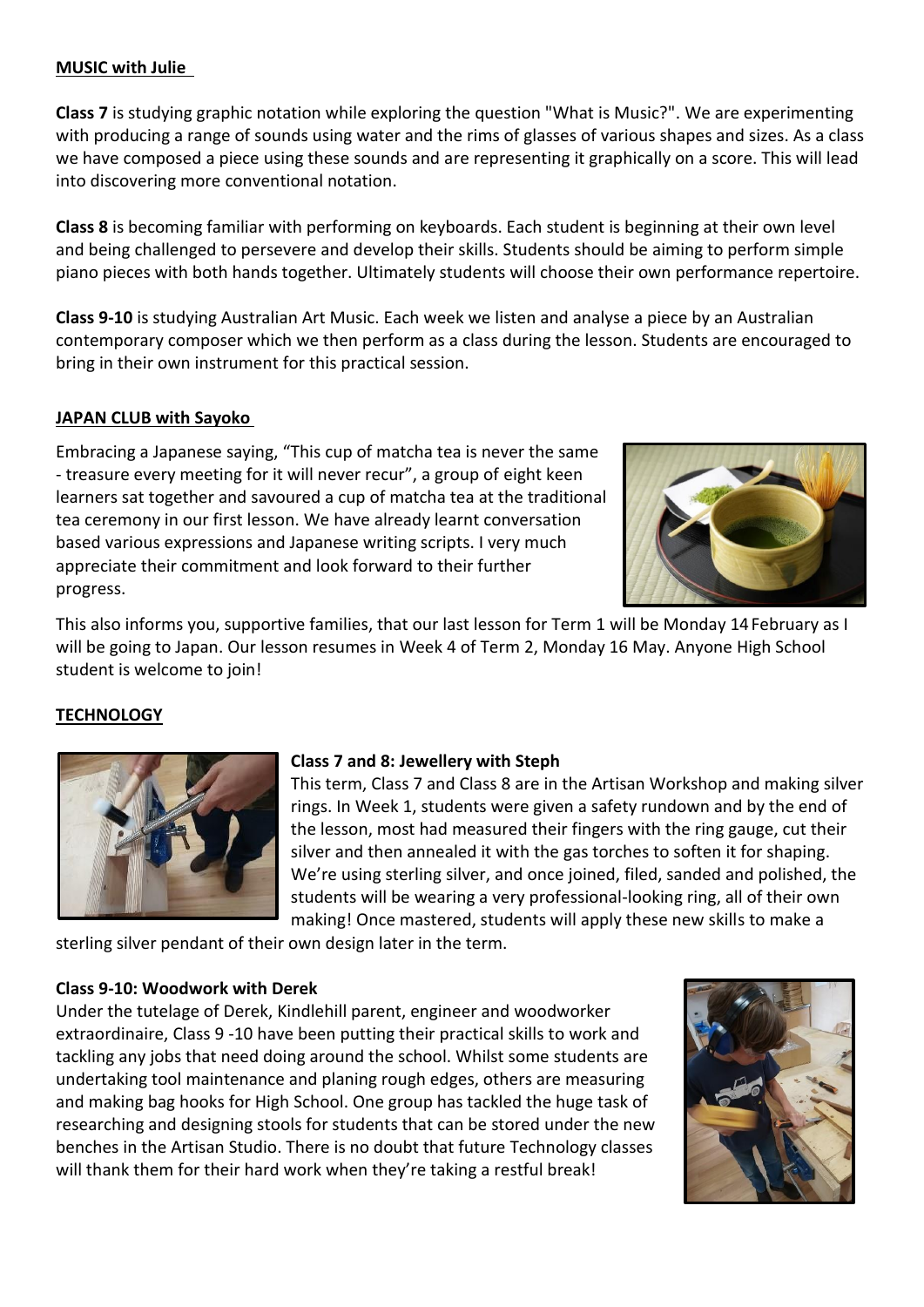#### **VISUAL ARTS with Stephanie**



#### **Class 7 and 8: Many Parts, One Whole**

This term we will be creating two segmented artworks within the unit 'Many parts, one whole'. Examining the work of a variety of artists who have used this concept in developing their artworks, students will focus on the elements of colour and texture to create a variety of small drawings that will be combined to create one large artwork. The beauty of these artworks is the

way each drawing is supported by the others, and unites the variety of techniques that students bring to the work. Each class will be drawing a photograph of the 2019 Blue Mountains fires, and we will enter this artwork into the Australia Art in Nature competition<https://australiaartinnature.com/>. Students will then use some artworks by Brett Whiteley as inspiration to create some ink drawings of the ocean and Katoomba Falls. *Drawings by Vivienne and Eboni*

#### **Class 9-10: Elevating the Everyday – Lino prints**

'Elevating the Everyday' will see the class creating relief prints of everyday items found around home or school, as exemplified by Australian Modernist printmakers of the 1930s. Elevating these seemingly boring items to a new status, students have started creating their artwork from direct observational sketches, and they will transfer them to lino in the coming weeks. With a focus on the elements of line and shape, these beautiful prints should be worthy of framing by the time they are finished! *Sketch by Otto*



#### **PDHPE with Lindsey**

**Class 7 Personal Development and Health (PDH):** We have been discussing some of the changes and challenges that we have faced last year and looking at what we may face this year. This has led us straight to the topic of puberty!

**Class 8 PDH:** We too have begun the year by reflecting on changes and challenges and looking at how well we face them. Again, we have been led to the topic of puberty. There has been some fun and lively discussion around this topic! Our next stop is 'risky behaviour'. We will be looking at a range of scenarios involving, drugs, relationships, and road use behaviour.

**Class 7-8 PE:** We have started the year with a couple of familiar team games to get back into the swing of things – basketball and street hockey. We are about to begin training for our upcoming whole school athletics carnival. I'm super excited!

**Class 9-10 Work Education:** In the careers lesson that I have with the class on Tuesdays, we are working on identifying our character strengths, writing elevator pitches, CV's and building to approaching employers for internships one day a week in Term 3. This will be a valuable opportunity for students to test out a potential future career choice.

**Class 9 -10 PDH:** This term we are delving into the world of fitness. Students are analysing their own fitness habits, their likes and dislikes, what resources we have in our community, and looking at the different components of fitness, and the types of training and the principles of fitness training. Students are setting fitness goals and will then be partnering up with another member of the class to write fitness programs that they will need to undertake for 3 to 4 weeks (enough time to build some healthy habits).